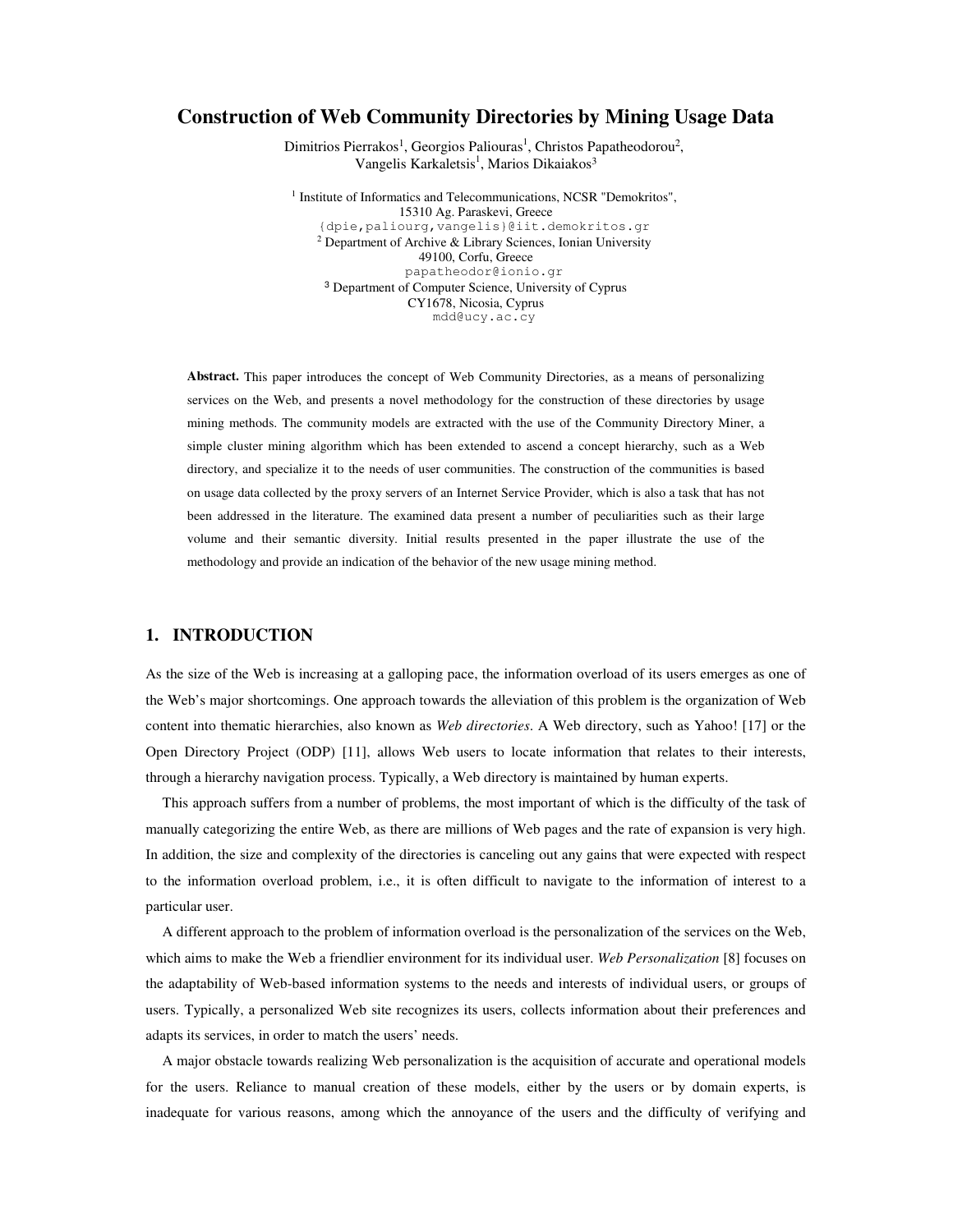maintaining the resulting models. An alternative approach is that of *Web Usage Mining* [16], which uses data mining methods to create models, based on the analysis of usage data, i.e., records of how a service on the Web is used. Web usage mining provides a methodology for the collection and preprocessing of usage data, and the construction of models representing the behavior and the interests of users [14].

In this paper, we propose a new solution to the problem of information overload, by combining the strengths of Web Directories and Web Personalization, in order to address some of the above-mentioned issues. In particular we focus on the construction of usable Web directories that correspond to the interests of groups of users, known as *user communities*. The construction of user community models with the aid of Web Usage Mining has so far only been studied in the context of specific Web sites [12]. This approach is extended here to a much larger portion of the Web, through the analysis of usage data collected by the proxy servers of an Internet Service Provider (ISP). The final goal is the construction of community-specific Web Directories.

*Web Community Directories* can be employed by various services on the Web, such as Web portals, in order to offer their subscribers a more personalized view of the Web. The members of a community can use the community directory as a starting point for navigating the Web, based on the topics that they are interested in, without the requirement of accessing vast Web directories. In this manner, the information overload of the user is reduced, while at the same time the service on the Web obtains added value for its customers.

The construction of community directories with usage mining raises a number of interesting research issues, which are addressed in this paper. The first challenge is the analysis of large datasets in order to identify community behavior. In addition to the heavy traffic expected at a central node, such as an ISP proxy server, a peculiarity of the data is that they do not correspond to hits within the boundaries of a site, but record outgoing traffic to the whole of the Web. This fact leads to the increased dimensionality and the semantic incoherence of the data, i.e., the Web pages that have been accessed. As a result, the task of constructing a thematic hierarchy as a community model, without examining the content of the Web pages that have been accessed, arises as an additional issue.

These issues are addressed by extending a community construction method to take advantage of existing Web directories and specialize them to the interests of particular communities. The basic data mining algorithm that has been developed for that purpose is called *Community Directory Miner* (CDM). It is an extension of the *cluster mining* algorithm, which has been employed for the construction of site-specific user communities in previous work [13]. The new method proposed here is able to ascend an existing Web directory in order to arrive at a suitable level of semantic characterization of the interests of a particular user community.

The rest of this paper is organized as follows. Section 2 presents existing approaches to Web personalization with usage mining methods, as well as approaches to the construction of personalized Web directories. Section 3 presents in detail our methodology for the construction of Web community directories. Section 4 provides indicative results of the application of the methodology to the usage data of an ISP. Finally section 5 summarizes the most interesting conclusions of this work and presents promising paths for future research.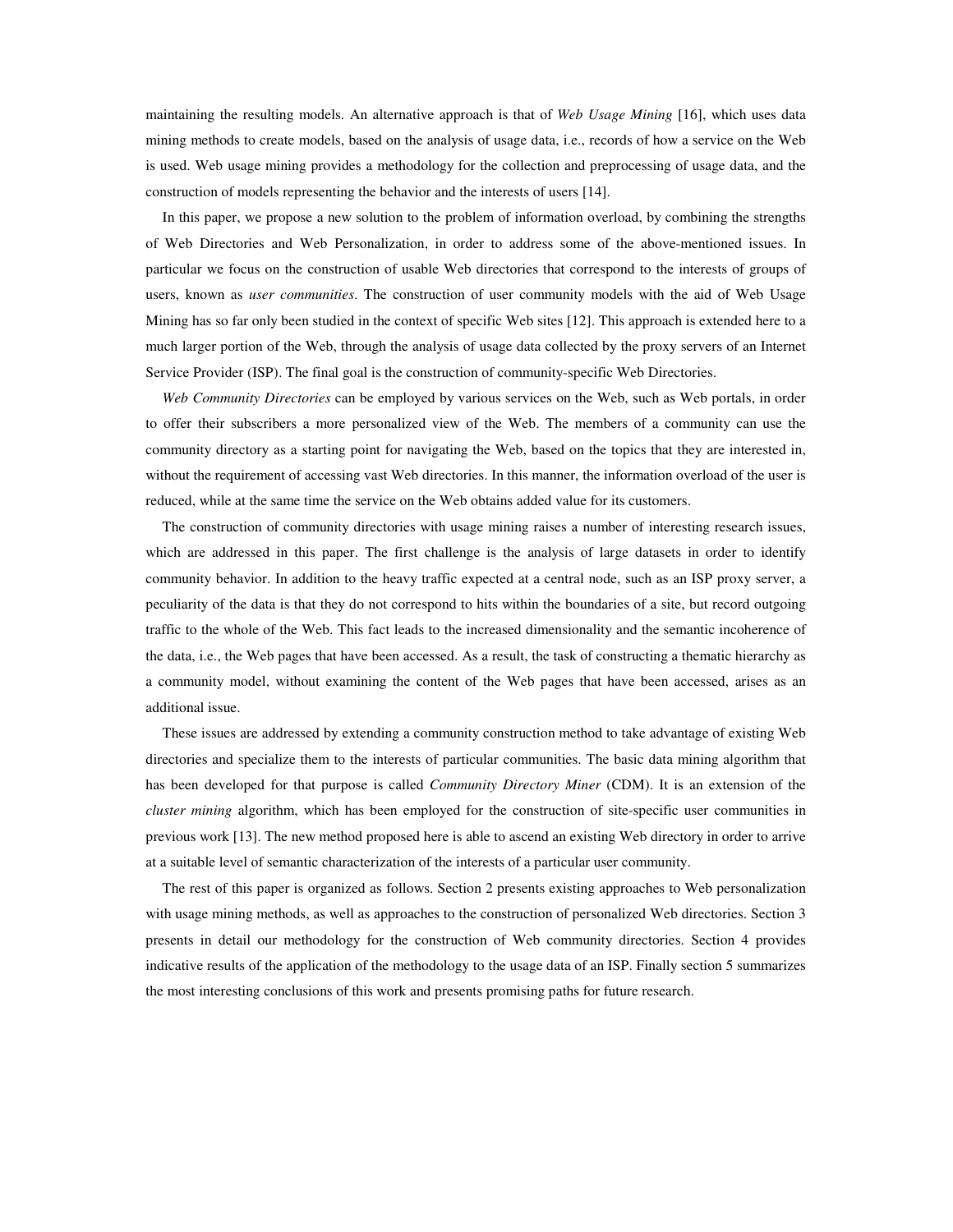## **2. Related Work**

In recent years, the exploitation of usage mining methods for Web personalization has attracted considerable attention, mainly for the recommendation of links to follow within a site (e.g. [5], [9], [10] and [18]), or for the customization of Web sites to the preferences of the users [15]. These systems use information from Web server log files to construct user models that represent the behavior of the users. Their differences are in the method that they employ for the construction of user models, as well as in the way that this knowledge, i.e., the models, is exploited. In [5], [9] and [18] the authors employ clustering methods to create user models that represent common usage patterns. Based on these models the systems recommend dynamically and in real time Web pages to the visitors of a Web site. Similarly to these systems, page recommendation is also provided by the SiteHelper tool [10]. However, instead of cluster analysis, SiteHelper employs classification techniques, where the Web pages that a user has visited are considered positive examples for the training of the classifier. The result of the process is a set of rules that model the user's interests. Having discovered these rules the system can recommend Web pages to the users according to their interests. The customization of a Web site is another application of the knowledge that can be extracted from usage data. A system that adopts this approach is the WUM tool [15], which employs a sequential pattern discovery method to extract navigation patterns from Web site logs. These patterns are subsequently used to customize the Web site.

Personalized Web directories, on the other hand, are mainly associated with services such as Yahoo! [17] and Excite [4], which support the manual personalization of their directories by the user. An initial approach to automate this process, with the aid of usage mining methods, is the Montage system [1]. This system is used to create personalized portals, consisting primarily of links to the Web pages that a particular user has visited, while also organizing the links into thematic categories according to the ODP directory. Web pages are extracted from a proxy server log file, and their topics are estimated using a probabilistic text classification method that assigns a Web page to the most likely category, out of a set of ODP categories. For the personalization of the service and the construction of the user model a number of heuristic metrics are used, such as the interest in a page or a topic, the probability of revisiting a page, etc.

An alternative approach is the construction of a directory of useful links (bookmarks) for an individual user, as adopted by the PowerBookmarks system [6]. The system collects Web pages that a user frequently visits, as well as pages that link to frequently visited pages (referrer information), and pages that are returned as query results from a search engine. All this information is considered bookmark information for a particular user. Text classification techniques are used for the assignment of labels to Web pages, using significant keywords from the text and generic classification systems such as LCC (Library of Congress Classification). The results of the classification process are used to organize bookmarks in a tree for the user.

An important issue regarding the above-mentioned methods is the scalability of the content-based classification methods that they use. These methods may be suitable for constructing models of what a user usually views, but their extendibility to aggregate user models is questionable. Furthermore, the requirement for a small set of predefined classes complicates the construction of rich hierarchical models.

In contrast to the existing work, this paper proposes a novel methodology for the construction of Web directories according to the preferences of user communities. The community models are aggregate user models,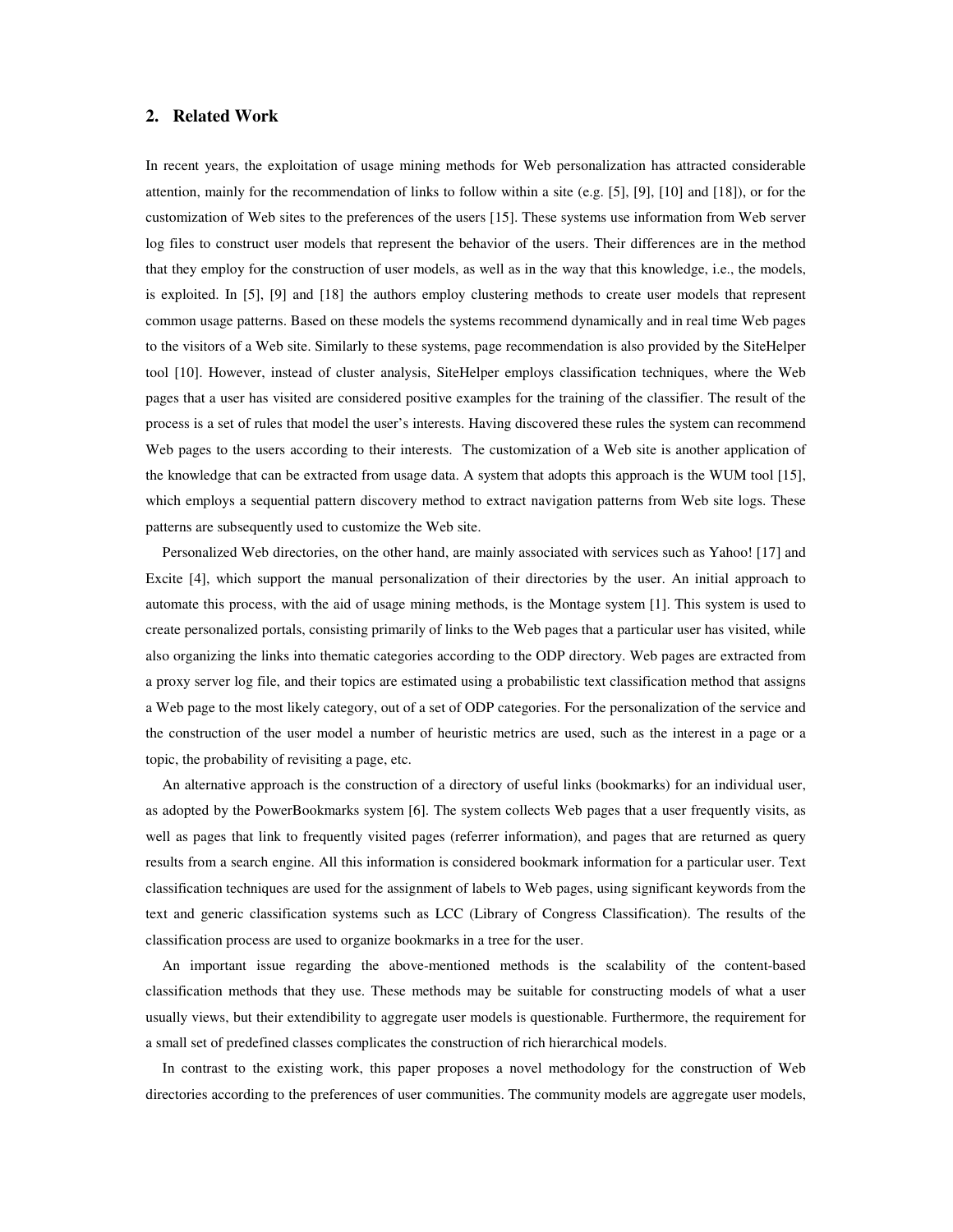and are constructed with the use of a simple cluster mining method, which has been extended to ascend a concept hierarchy, such as a Web directory, and specialize it to the preferences of the community. The construction of the communities is based on usage data collected by the proxy servers of an Internet Service Provider (ISP), which is also a task that has not been addressed in the literature. This type of data has a number of peculiarities, such as its large volume and its semantic diversity, as it records the navigational behavior of the user throughout the Web, rather than within a particular Web site. The methodology presented in this paper handles these problems, while it proposes a new way of exploiting the knowledge that is extracted by the usage mining process. Instead of link recommendation or site customization, it focuses on the construction of Web community directories, as a new way of personalizing the services on the Web.

## **3. Constructing Web community Directories**

The construction of Web community directories is seen here as the end result of a usage mining process on data collected at the proxy servers of a central service on the Web. This process consists of the following steps:

- *Data Collection and Preprocessing*, comprising the collection and cleaning of the data, their characterization according to an existing Web directory, such as ODP, and the identification user sessions.
- *Pattern Discovery*, comprising the extraction of user communities from the data with a suitably extended cluster mining technique, which is able to ascend a thematic hierarchy, in order to discover interesting patterns.
- *Knowledge Post-Processing*, comprising the translation of community models into Web community directories and their evaluation.

An architectural overview of the discovery process is given in Figure 1, and described in the following sections.



**Figure 1: The process of constructing Web Community Directories**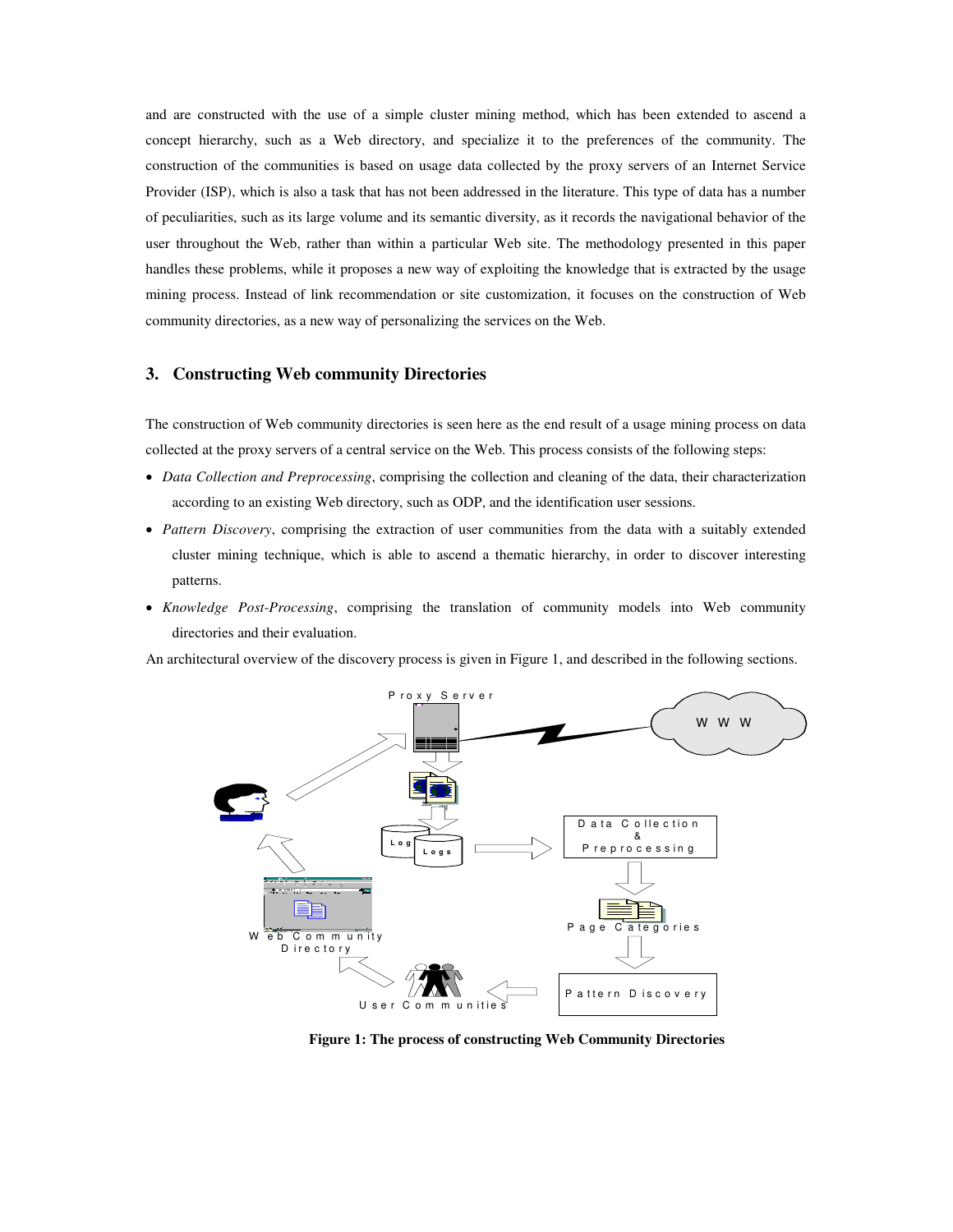#### **3.1 Data Collection & Preprocessing**

The usage data that form the basis for the construction of the communities are collected in the access log files of proxy servers, e.g. ISP cache proxy servers. These data record the behavior of the subscribers, during their navigation through the Web. The information that is recorded in the logs and exploited by our approach consists of a date and time stamp, the IP that has been allocated to the subscriber, the Web resource that has been requested, the response status and the Content-Type header of the resource, e.g. text/html. No record of the user's identification is being kept or used, in order to avoid privacy violations.

The usage data collected in the logs are usually diverse and voluminous. The outgoing traffic is much higher than the usual incoming traffic of a Web site and the Web pages less coherent semantically. The task of data preprocessing is to assemble these data into a consistent, integrated and comprehensive view, in order to be used for pattern discovery.

The first stage of data preprocessing involves data cleaning. The aim is to remove as much noise from the data as possible, in order to keep only the Web pages that are directly related to the user behavior. This involves the filtering of the log files to remove data that are downloaded without a user explicitly requesting them, such as multimedia content, advertisements, Web counters, etc. Records with HTTP error codes that correspond to bad requests, or unauthorized accesses are also removed. The result of the data cleaning phase is a file that contains only the information required in the subsequent phases.

The second stage of data preprocessing involves the categorization of Web pages into thematic categories, reducing thus the dimensionality and the semantic diversity of the data. The task of Web page categorization has been studied in the literature, e.g. [3], [7]. Typically, in these approaches text classification methods are used to construct models for a small number of known thematic categories of a Web directory, such as that of Yahoo!. These models are then used in order to assign each Web page to a category. This process has a number of limitations with respect to the methodology proposed here, such as its low coverage of the Web directory and the requirement to analyze the content of each Web page in the log.

As a result, we have adopted a different approach for categorizing Web pages, based only on usage information, i.e., the Uniform Resource Locator (URL) of the Web page. Instead of looking at the content of each Web page, we extract its domain from the URL and then search for the category of that domain within an existing Web directory, such as the ODP [11]. This method provides a mapping between the domains and the categories as they appear in the directory. The simplifying assumption underlying this approach is that the category of the top-level domain of a Web site characterizes the Web pages within a site. This simplification is supported by the fact that the categories that are listed in Web directories refer, to a large extent, to the "home" pages of the Web sites that have been classified in the directory and thus, to the domain of the site. Furthermore, it is a generalizing assumption that may be tolerated in the construction of aggregate user models, such as the user communities.

The third stage of data preprocessing involves the extraction of access sessions. An access session is a sequence of log entries, i.e., accesses to Web pages, for the same IP address, where the time interval between two subsequent entries does not exceed a certain time interval. Access sessions are the main input to the pattern discovery phase, and are extracted using the following procedure:

1. Grouping the logs by date and IP address.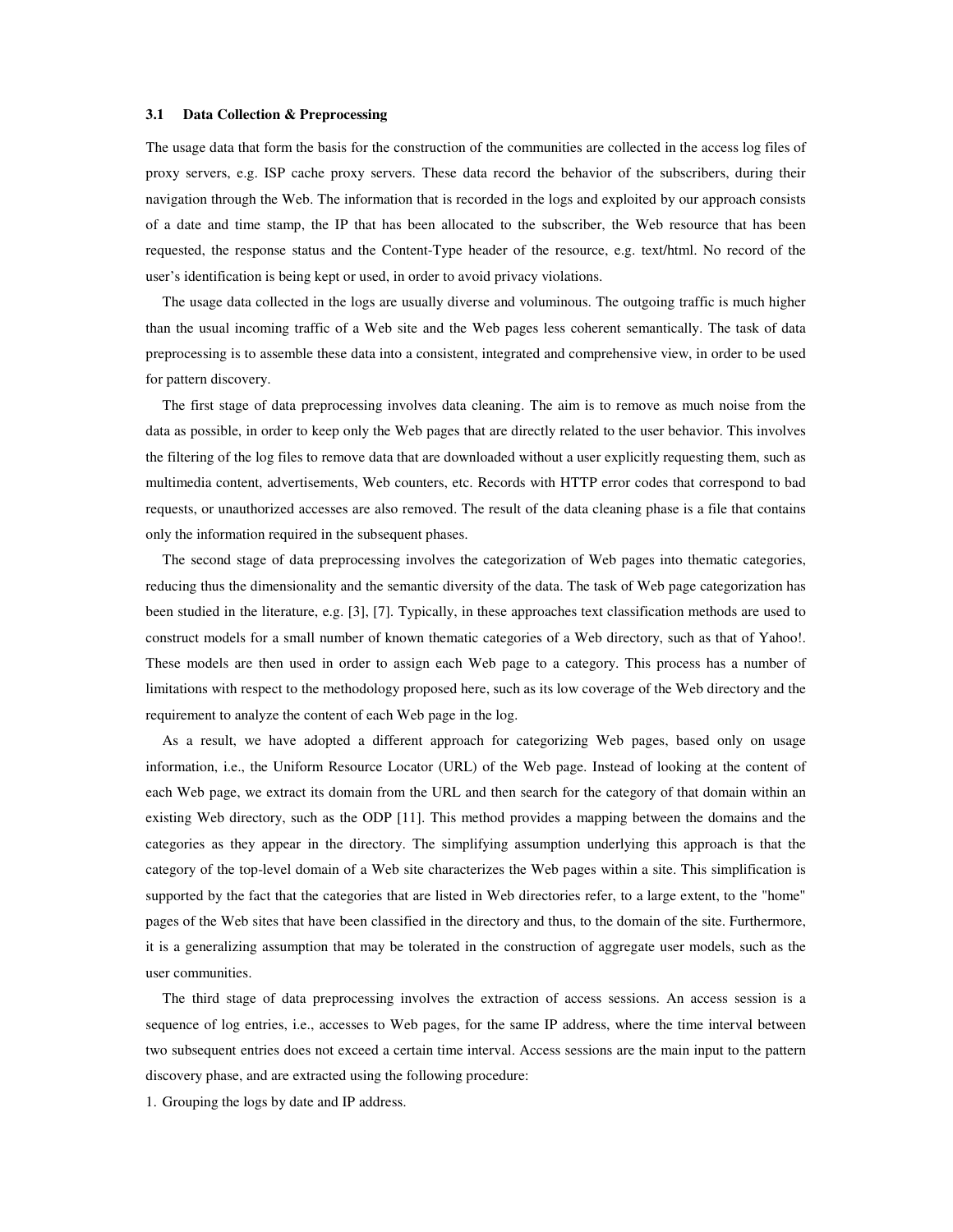- 2. Selecting a time-frame within which two records from the same IP address can be considered to belong in the same access session.
- 3. Grouping the categories accessed by the same IP address within the selected time-frame to form a session. Finally, access sessions are translated into binary attribute vectors. Each attribute in the vector represents the presence of a particular thematic category in that session.

#### **3.2 Extraction of Web Communities**

Once the data have been translated into attribute vectors, they are used to discover patterns of interest, in the form of community models. This is done by the *Community Directory Miner* (CDM), an enhanced version of the cluster mining algorithm. This data mining approach is based on the work presented in [13] for site-specific communities.

Cluster mining discovers patterns of common behavior by looking for all maximal fully-connected subgraphs (cliques) of a graph that represents the user's characteristic attributes, which in our case correspond to page categories. The method starts by constructing a weighted graph  $G(A,E,W_A,W_E)$ . The set of vertices *A* corresponds to the descriptive attributes used in the input data. The set of edges *E* corresponds to attribute co-occurrence as observed in the data. For instance, if the user visits pages belonging to the categories "Business" and "Arts" an edge is created between the relevant vertices. The weights on the vertices  $W_A$  and the edges  $W_E$  are computed as the attribute occurrence frequencies and co-occurrence frequencies respectively.

Figure 2 shows an example of such a graph. The connectivity of the graph is usually very high. For this reason we make use of a *connectivity threshold* aiming to reduce the edges of the graph. This threshold is related to the frequency of the categories inside the data. In our example in Figure 2, if the threshold is 0.07 the edge ("Business", "Games") is dropped. Once, the connectivity of the graph has been reduced, all maximal cliques of the graph are generated, each one corresponding to a community model. One important advantage of this approach to community modeling is that each user may be assigned to many categories, unlike most user clustering methods.



**Figure 2: An example of a graph for cluster mining**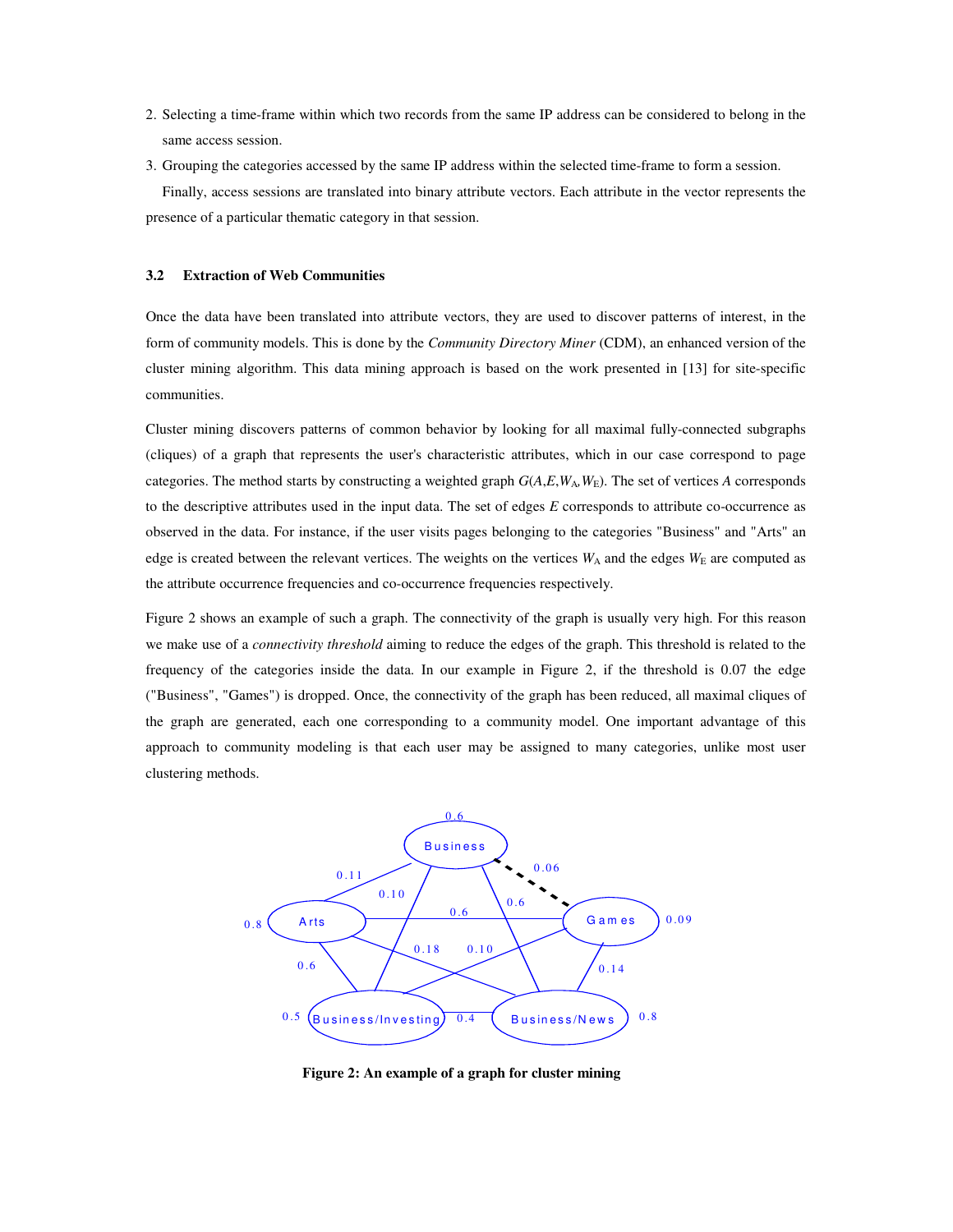CDM enhances cluster mining so as to be able to ascend a hierarchy of topic categories. This is achieved by updating the weights of the vertices and the nodes in the graph. Initially, each category is mapped onto a set of categories, corresponding to all of its parents and grandparents in the thematic hierarchy. Thus, the category:

"Computers/Internet/Searching/Directories/Yahoo"

is mapped onto the following categories:

"Computers",

"Computers/Internet",

"Computers/Internet/Searching",

"Computers/Internet/Searching/Directories",

"Computers/Internet/Searching/Directories/Yahoo".

The frequency of each of these categories is increased by the frequency of the initial child category. Thus, the frequency of each category corresponds to its own original frequency, plus the frequency of all of its children. The CDM algorithm can be summarized in the following steps:

**Step 1**: Compute frequencies of categories that correspond to the weights of the vertices. More formally, if  $a_{ij}$ is the value of an attribute *i* in the binary attribute vector *j*, and there are *N* vectors, the weight of the vertice  $w_i$ for that attribute is calculated as follows:

$$
w_i = \frac{\sum_{j=1}^{N} a_{ij}}{N}
$$

**Step 2:** *Compute co-occurrence frequencies between categories that correspond to the edges of the graph*. If  $a_{ik}^j$  is a binary indicator of whether attributes *i* and *k* co-occur in vector *j*, then the weight of the edge  $w_{ik}$ between these two attributes is calculated as follows:

$$
w_{ik} = \frac{\sum_{j=1}^{N} a_{ik}^{j}}{N}
$$

**Step 3:** *Update the weights of categories, i.e. vertices, by adding the frequencies of their children*. More formally, if  $w_p$  is the weight of a parent vertex *p* and  $w_i$  is the weight of a child vertex *i*, the final weight  $w'_p$  of the parent is computed as follows:

$$
w'_p = w_p + \sum_i w_i
$$

This calculation is repeated recursively ascending the hierarchy of the Web directory. Similarly, the edge weights are updated, as all the parents and grandparents of the categories that co-occur in a session, are also assumed to co-occur.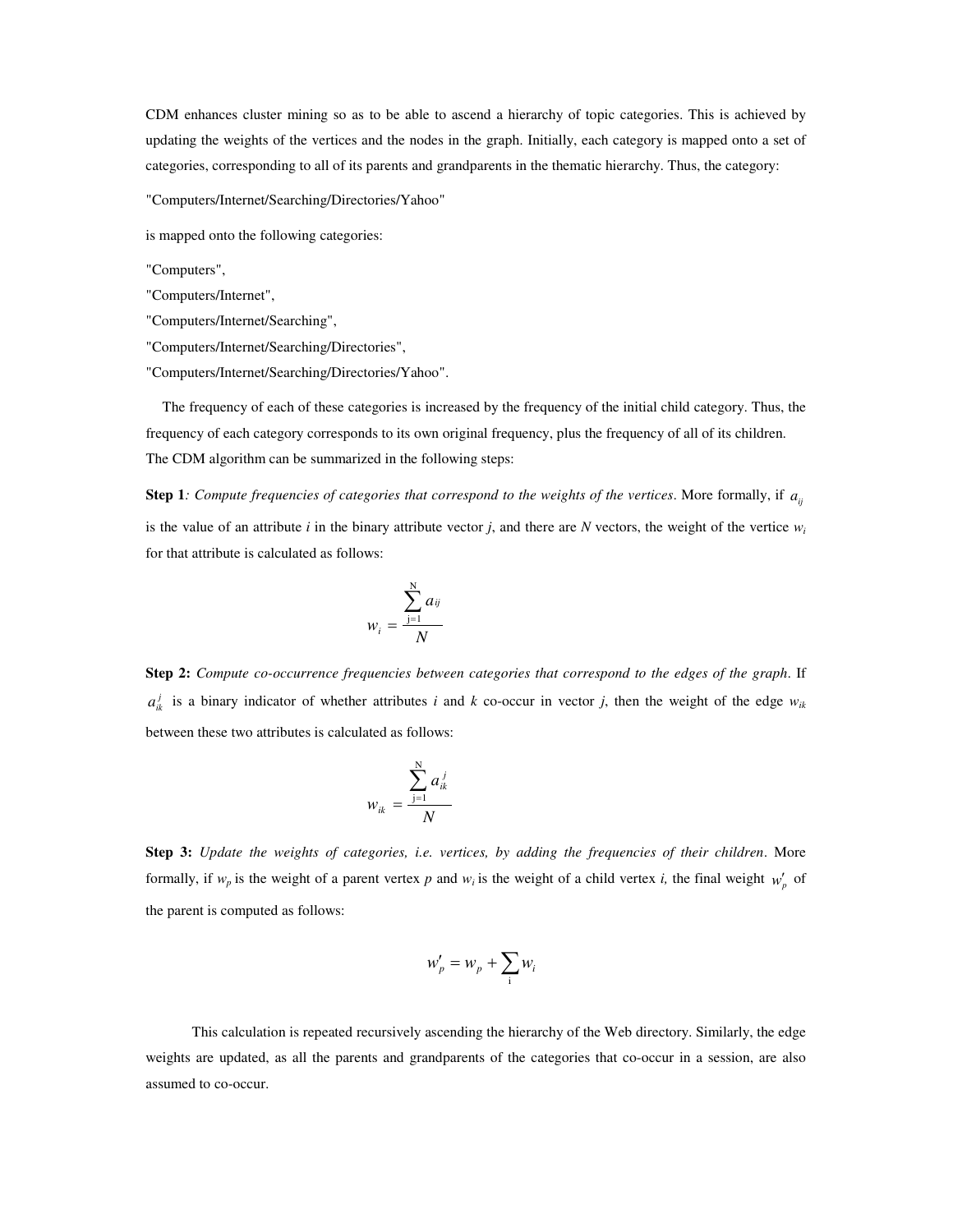# **Step 4:** *Find all maximal cliques in the graph \* of categories, as in cluster mining*.

The underlying assumption for this update of the weights is that if a certain category exists in the data, then its parent categories should also be examined for the construction of the community model. In this manner, even if a category (or a pair of categories) have a low occurrence (co-occurrence) frequency, their parents may have a sufficiently high frequency to be included in a community model. This enhancement allows the algorithm to start from a particular category that exists in the data, and ascend the topic hierarchy accordingly. The result is the construction of the topic tree, even if only a few nodes of the tree exist in the usage data.

### **4. Post-Processing and Model Evaluation**

The discovered patterns are sets of categories that are organized into topic trees and represent the community models, i.e., behavioral patterns that occur frequently in the data. These models are directly usable as Web community directories, and can be delivered by various means to the users of a community. A pictorial view of such a Web directory is shown in Figure 3, where the community directory is "superimposed onto a larger Web directory, such as ODP. Grey boxes represent the categories that belong to a particular community, while white boxes represent the rest of the categories in the Web directory. Note, that the categories "Business", "Society" and "Sports" do not necessarily occur frequently in the usage data. However, they appear in the community model, due to the frequency of their children. Furthermore, some of their children, e.g. "Society/Relationships" and "Society/Religion" (the spotted grey boxes) may also not be sufficiently frequent to appear in the model. Nevertheless, they force their parent category, i.e., "Society" into the model.



**Figure 3: Web Community Directory Example.**

Having generated the community models, we need to decide on the desired properties of these models, in order to evaluate them. For this purpose, we use ideas from existing work on community modeling and in particular the measure of *distinctiveness* [13]. When there are only small differences between the models, accounting for variants of the same community, the segmentation of users into communities is not interesting. Thus, we are interested in community models that are as distinct from each other as possible. We measure the distinctiveness

<sup>\*</sup> We use the algorithm of [2] for finding all maximal cliques.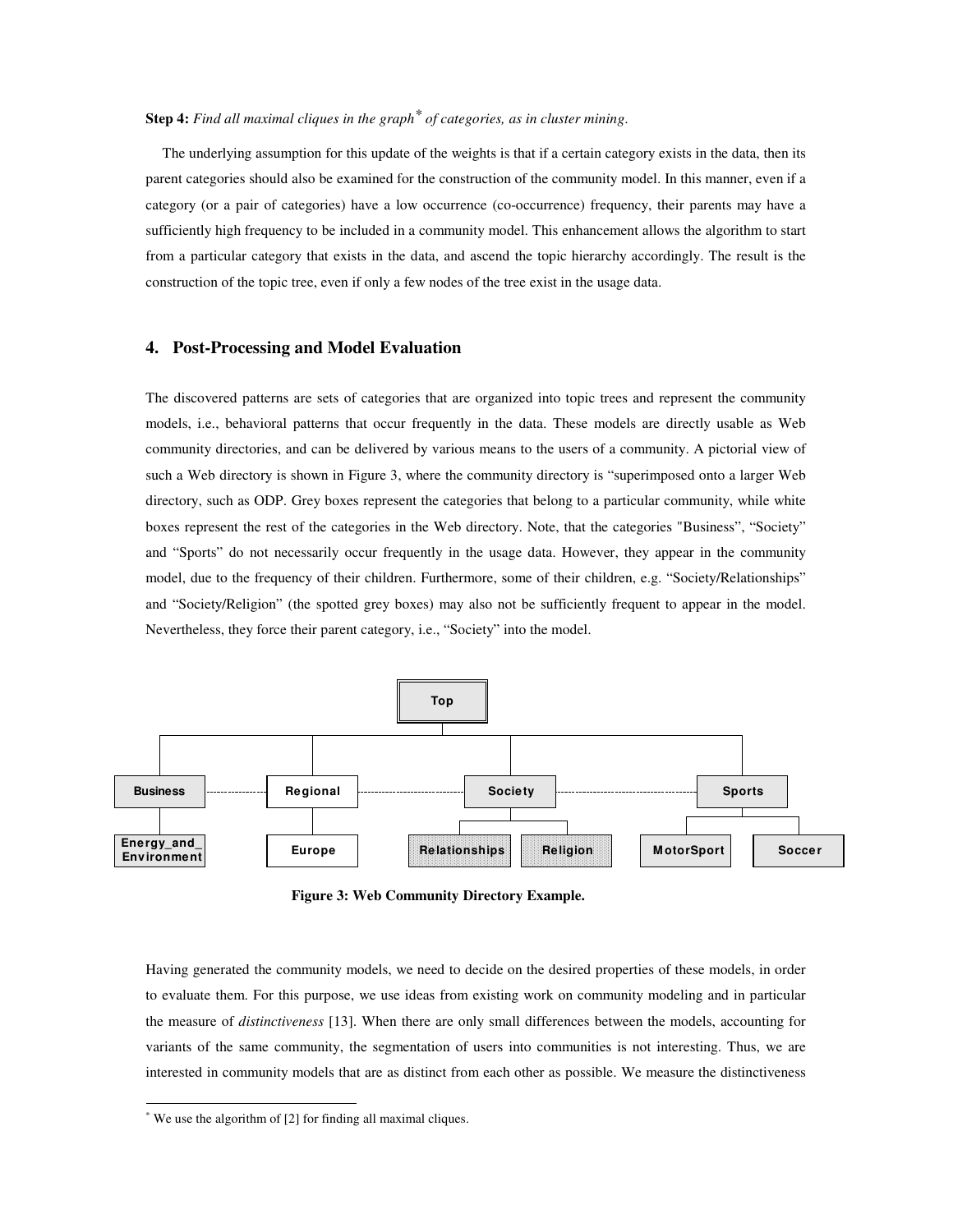of a set of models *M* by the ratio between the number of distinct attributes that are covered and the size of the model set *M*. Thus, if there are *J* communities in *M*,  $A_j$  the attributes used in the j-th model, and  $A'$  the different attributes appearing at least in one model, distinctiveness is given by the following equation:

Disticities(M) = 
$$
\frac{|A|}{\sum_{j} |A_j|}
$$

As an example, if there exits a community model with the following simple (one-level) communities: Community 1: Business, Regional, Society

Community 2: Society, Sports

Community 3: Business, Sports

then the number of distinct attributes are 4, i.e., Business, Regional, Society, and Sports, while the total number of attributes is 7. Thus, the distinctiveness of the model is 0.57. In the case of more complex community directories, each node of the directory counts as a separate attribute. The optimization of distinctiveness by a set of community models indicates the presence of useful knowledge in the set. Additionally, the number of distinct categories that are used in a set of community models, i.e., *A*', is also of interest as it shows the extent to which there is a focus on a subset of categories by the whole population of users. These two measures are used in the experimental results presented in the following section.

#### **5. Experimental Results**

The methodology introduced in this paper for the construction of Web community directories has been tested in the context of a research project, which focuses on the analysis of usage data from the proxy server logs of an Internet Service Provider. In an initial evaluation phase, we analyzed log files consisting of 781,069 records, and the results of this analysis are presented here.

In the stage of pre-processing, data cleaning has been performed in order to remove records that are unlikely to have been requested explicitly by the user, such as images or ads, as well as to remove "bad requests". The remaining data has been characterized by mapping pages to domains and domains to thematic categories. Based on these characterized data, we constructed 3,037 user sessions, using a time-interval of 60 minutes as a threshold on the "silence" period between two consecutive requests from the same IP. The characterization of the sessions uses 259 distinct ODP categories.

The resulting sessions were translated into binary vectors and were analyzed by the CDM algorithm, in order to identify community models, in the form of thematic trees. The resulting models were evaluated using the two measures that were mentioned in section 3.3, i.e. the distinctiveness and the number of categories, while varying the connectivity threshold. Figures 4 and 5 present the results of this process.

Figure 4 shows how the distinctiveness of the resulting community models increases as the connectivity threshold increases, i.e., as the requirement on the frequency of occurrence/co-occurrence becomes "stricter". The rate of increase is higher for smaller values of the threshold and starts to dampen down for values above 200. This effect is justified by the high rate of decrease for the number of distinct categories in the models, as shown in Figure 5. Less than 50 categories have a frequency of occurrence of 200 and above (threshold 0.06),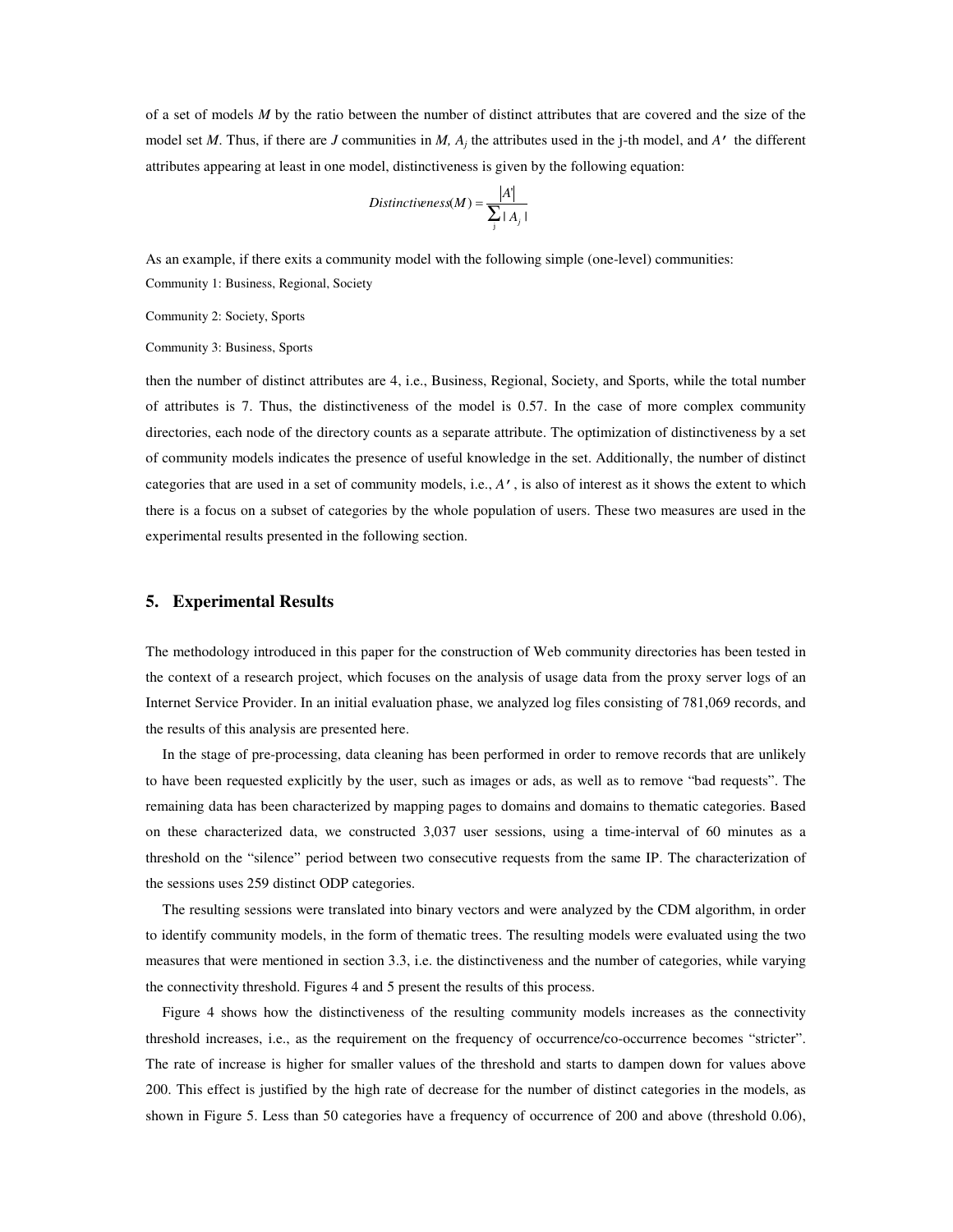while the level of distinctiveness at that threshold value exceeds 0.6, i.e., 60% of the categories that appear in the models are distinct. At that level, 18 community directories are constructed, which is a reasonable figure for the customers of a medium-sized ISP.



**Figure 4: Distinctiveness as a function of Connectivity Threshold.**



**Figure 5: Distinct Categories as a function of Connectivity Threshold.**

These figures provide an indication of the behavior and the effectiveness of the community modeling algorithm. At the same time, they assist in the process of selecting an appropriate value for the connectivity threshold and a corresponding set of community directories. Although these are initial results and further experimentation is required, they are very encouraging for the exploitation of the proposed methodology.

## **6. Conclusions and Future Work**

This paper has presented a novel methodology for the personalization of Web Directories with the aid of Web usage mining methods. The concept of a Web community directory has been introduced, which corresponds to a usable directory of the Web, customized to the needs and preferences of user communities. User community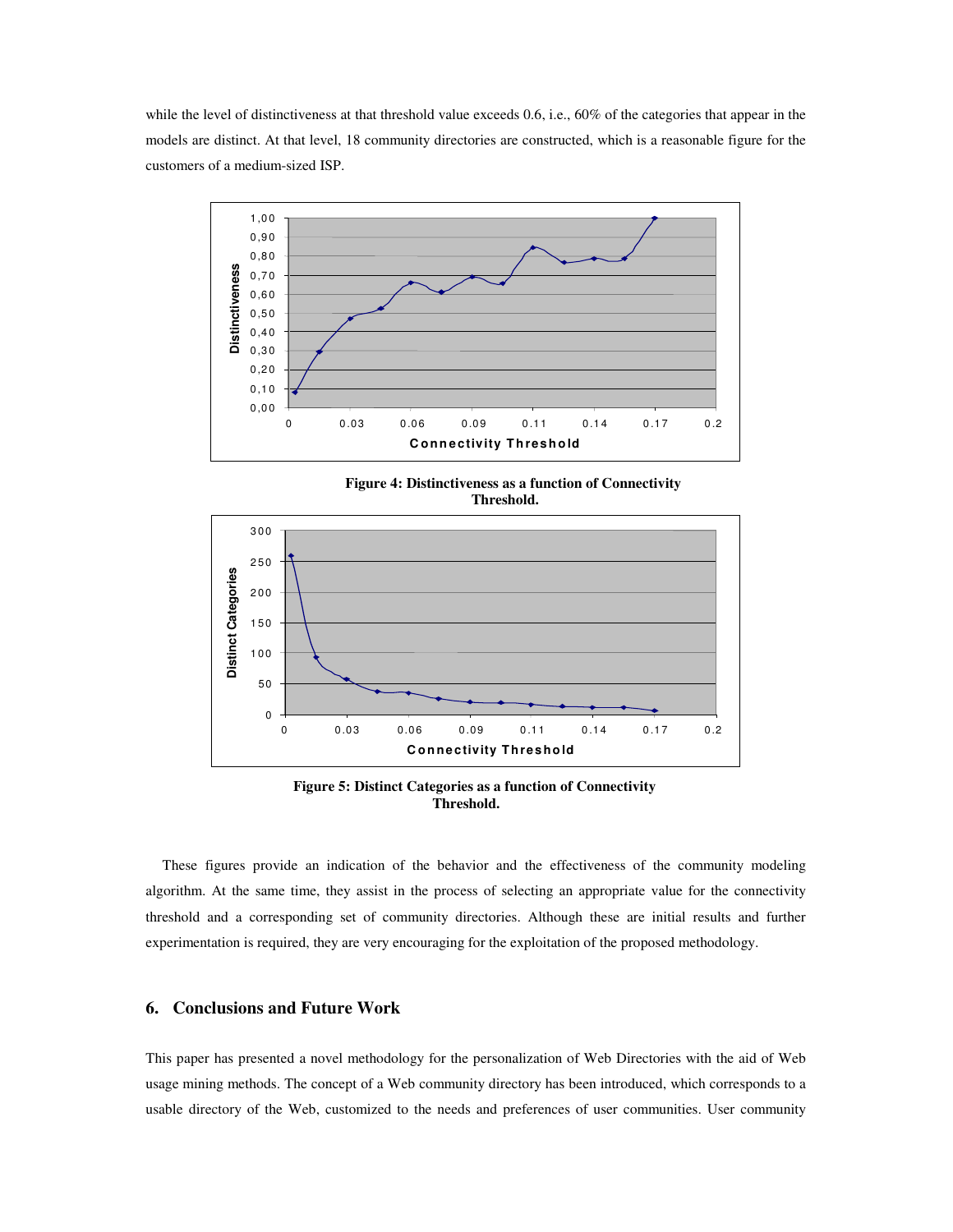models take the form of thematic hierarchies and are constructed by a cluster mining algorithm, which has been extended to take advantage of existing Web directories, ascending their hierarchical structure appropriately.

We have tested this methodology by applying it on usage data collected at the proxy servers of an ISP and have provided initial results, indicative of the behavior of the mining algorithm. Proxy server usage data have introduced a number of interesting challenges, such as their size and their semantic diversity. The proposed methodology handles these problems by reducing the dimensionality of the problem, through the categorization of individual Web pages into the categories of an existing directory. In this manner, the corresponding community models are constructed in the form of thematic hierarchies, without the requirement for analysis of the content of Web pages.

The combination of two different approaches to the problem of information overload on the Web, i.e. thematic hierarchies and personalization, as proposed in this paper, introduces a promising research direction, where many open issues arise. Various components of the methodology could be replaced by a number of alternatives. Most importantly, more sophisticated methods for extracting the categories from usage data, in addition to the use of an existing Web directory, would make the mapping of pages to domains and then to categories more accurate and complete. Furthermore, other data mining methods could be adapted to the task of discovering community directories and compared to the algorithm presented here. Finally, additional evaluation is required, in order to test the robustness of the data mining algorithm to a changing environment and the usability of the resulting community directories.

## **7. ACKNOWLEDGEMENTS**

This research has been funded by the Greek-Cyprus Research Cooperation project "Web-C-Mine: Data Mining from Web Cache and Proxy Log Files".

## **8. REFERENCES**

- 1. Anderson, C. R. and Eric Horvitz. Web Montage: A Dynamic Personalized Start Page. In Proceedings of the 11th World Wide Web Conference (WWW 2002), 2002
- 2. Bron, C. and J. Kerbosch. Algorithm 457---finding all cliques of an undirected graph. Communications of the ACM, 16, 9, 575-577, 1973
- 3. Chen, H. and S. T. Dumais. Bringing order to the web: automatically categorizing search results. In Proceedings of CHI'00, Human Factors in Computing Systems, 145-152, 2000
- 4. Excite, http://www.excite.com
- 5. Kamdar, T., and A. Joshi. On Creating Adaptive Web Sites using WebLog Mining. Technical Report TR-CS-00-05*.* Department of Computer Science and Electrical Engineering University of Maryland, Baltimore County, 2000